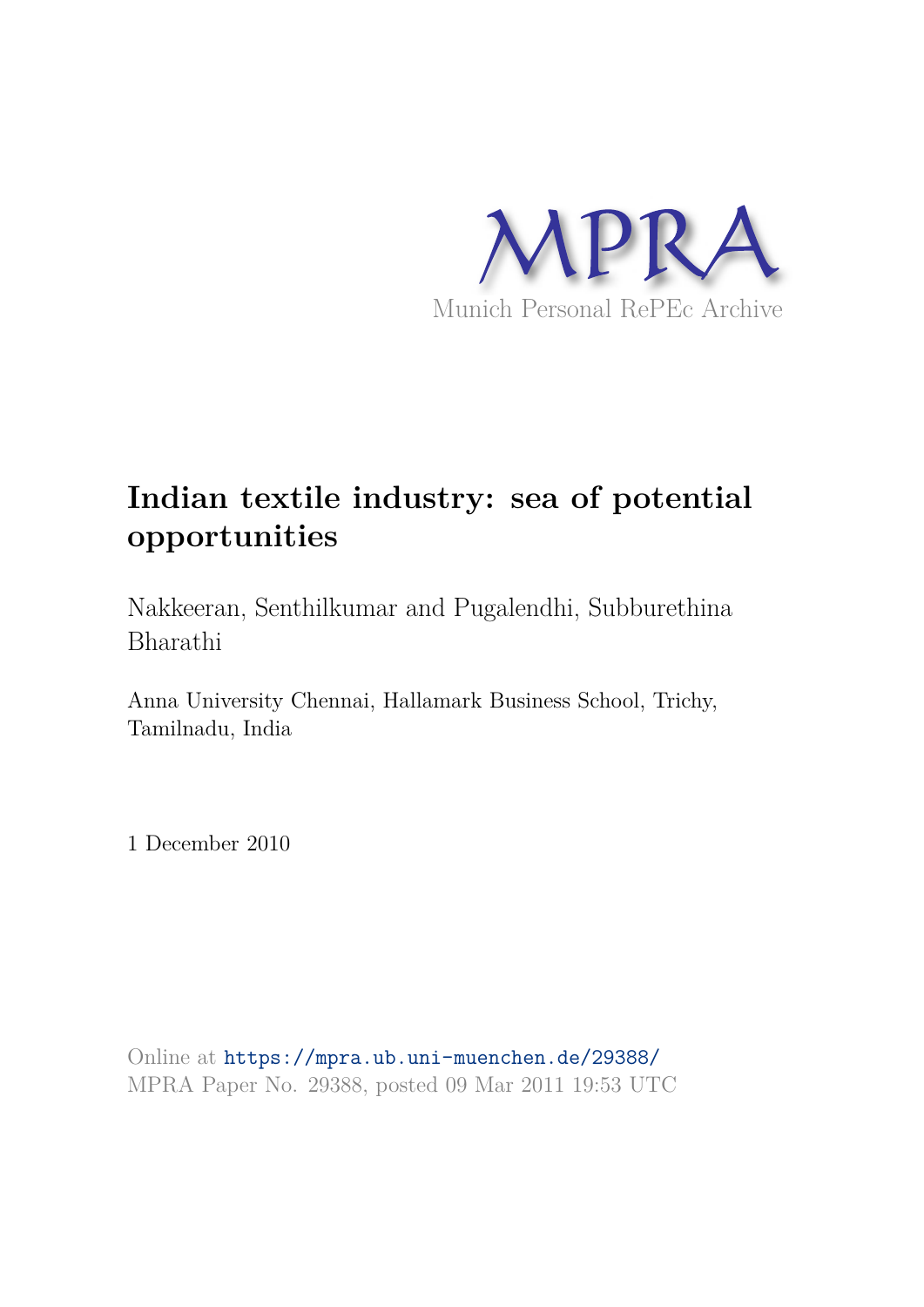# **Indian Textile Industry: Sea of Potential Opportunities**

**Dr. N. Senthil Kumar<sup>1</sup> & P. Subburethina Bharathi, <sup>2</sup>**

#### **REVIEW ARTICLE**

#### **Abstract**

India's share of the global textile industry is expected to grow from 4% to 7% by 2011-12 and the share of apparel in the export basket is expected to increase from 48% to 60%. A Vision 2010 for textiles formulated by the government after exhaustive interaction with the industry and Export Promotion Councils to capitalize on the positive atmosphere aims to increase India's share in world's textile trade from the current 4% to 8% by 2010 and to achieve export value of US \$ 50 billion in 2010. All segments have their own place but even today cotton textiles continue to dominate with 73% share. These technical textiles are an emerging industry with a potential to reach a size of US \$ 127 billion in 2010 and hold a great promise for Indian textiles industry. To understand India's position among other textile producing the industry contributes 9% of GDP and 35% of foreign exchange earnings, India's share in global exports is only 3% compared to China's 13.75% percent. Majority of Indian consumers look for definite universal parameters like design, quality and above all merchandizing. Innovation in product design and fabric selection, are vital elements that add to value perception for a product. As per a World Bank study, covering 181 economies, India's ranking has enhanced marginally in 2009, on various indicators of charisma as a business destination. However, in absolute terms the ranking remains quite low. Significantly, India is ranked a respectable 33 on the limit of protecting the interests of the investors. The EXIM policy provides for the establishment of export processing zones (EPZs) and special economic zones (SEZs). Units in the EPZs that export all of their output can import industrial inputs free of customs duty. Looking at export shares, Korea (6%) and Taiwan (5.5%) are ahead of India, while Turkey (2.9%) has already caught up and others like Thailand (2.3%) and Indonesia (2%) are not much further behind.

**Keywords:** Textile Industry, India, Strength, Competitors, Potential opportunities.

j

<sup>&</sup>lt;sup>1</sup> Corresponding author: Assistant Professor, Department of Management Studies, Anna University, Chennai – 600 025, Tamilnadu, India. Email: sen\_nsk76@annauniv.edu, sen\_nsk76@rediffmail.com M obile: 98402 57515.

 $^2$  Associate Professor, Hallmark Business School,  $-620$   $102$ , Tamilnadu, India. Email: psrbharathi@sify.com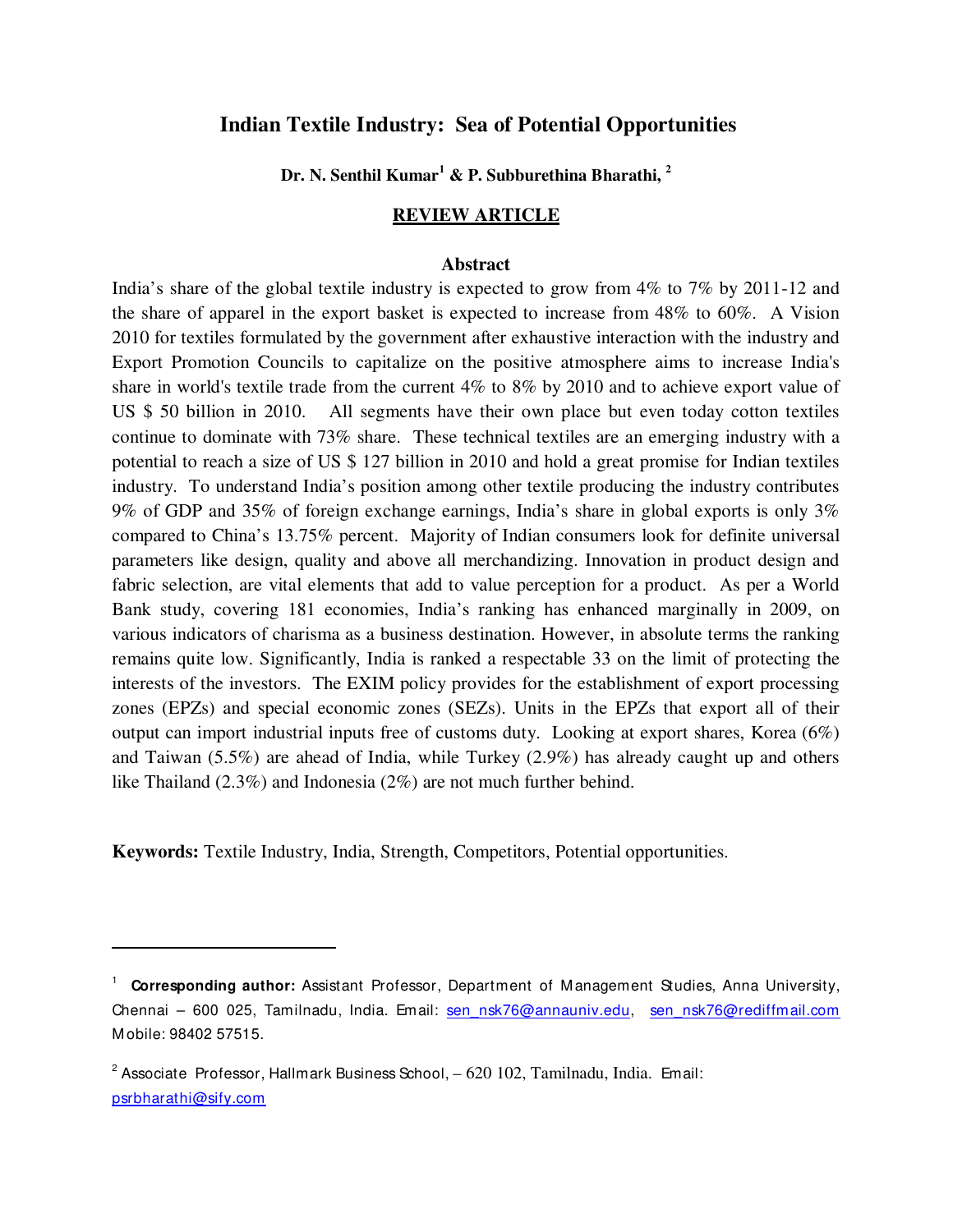#### **Introduction**

India's share of the global textile industry is predictable to grow from 4% to 7% by 2011-12 and the share of apparel in the export basket is anticipated to increase from 48% to 60%. India has a large fiber base, and ranks as the world's third-leading producer of cotton, accounting for 15 percent of the world's cotton crop. India produces an extensive variety of cotton, providing operational flexibility for domestic textile producers. In the manmade fiber sector, India is the world's fifth-largest producer of polyester fibers and filament yarns and the third-largest producer of cellulosic fibers and filament yarns. India is the world's second-largest textile manufacturer (after China), and is diversified and capable of producing a wide variety of textiles. The spinning segment is moderately modernized and competitive, accounting for about 20 percent of world cotton yarn exports. India's textile industry depends profoundly on domestically produced cotton. Almost two-thirds of domestic cotton production is rain fed, which results in wide weather-related fluctuations in cotton production. Moreover, the contamination level of Indian cotton is among the highest in the world.

#### **Recent Trends**

The Indian textile industry specified the phase-out of the quota system of the Multi-Fiber Arrangement (MFA) is upbeat with new investment flowing in and increased orders for the industry as a result of which capacities are fully booked up to April 2005. As a result of a mixture of initiatives taken by the government, there has been new investment of Rs.500 billion in the textile industry in the last five years. Nine textile majors invested Rs.26 billion and plan to invest another Rs.64 billion. Further, India's cotton production increased by 57% over the last five years; and 3 million additional spindles and 30,000 shuttle-less looms were installed. The industry expects investment of Rs.1,400 billion in this sector in the post-MFA phase. A Vision 2010 for textiles formulated by the government after concentrated interaction with the industry and Export Promotion Councils to capitalise on the upbeat mood aims to increase India's share in world's textile trade from the current 4% to 8% by 2010 and to achieve export value of US \$ 50 billion in 2010. Vision 2010 for textiles envisages increase in Indian textile economy from the current US \$ 37 billion to \$ 85 billion by 2010; formation of 12 million new jobs in the textile sector; and modernization and consolidation for creating a globally competitive textile industry. A new trend in recent years has been the advent in India of expatriate and western designers (from France, Italy, UK) who are beginning to form joint ventures with Indian designers to cater to the domestic and export markets. Italian companies are investing in capacity expansion and striking manufacturing, distribution and franchising deals with India Inc. Carrera is to invest US\$ 252.7 million in textile projects in India.

#### **Textile Exports**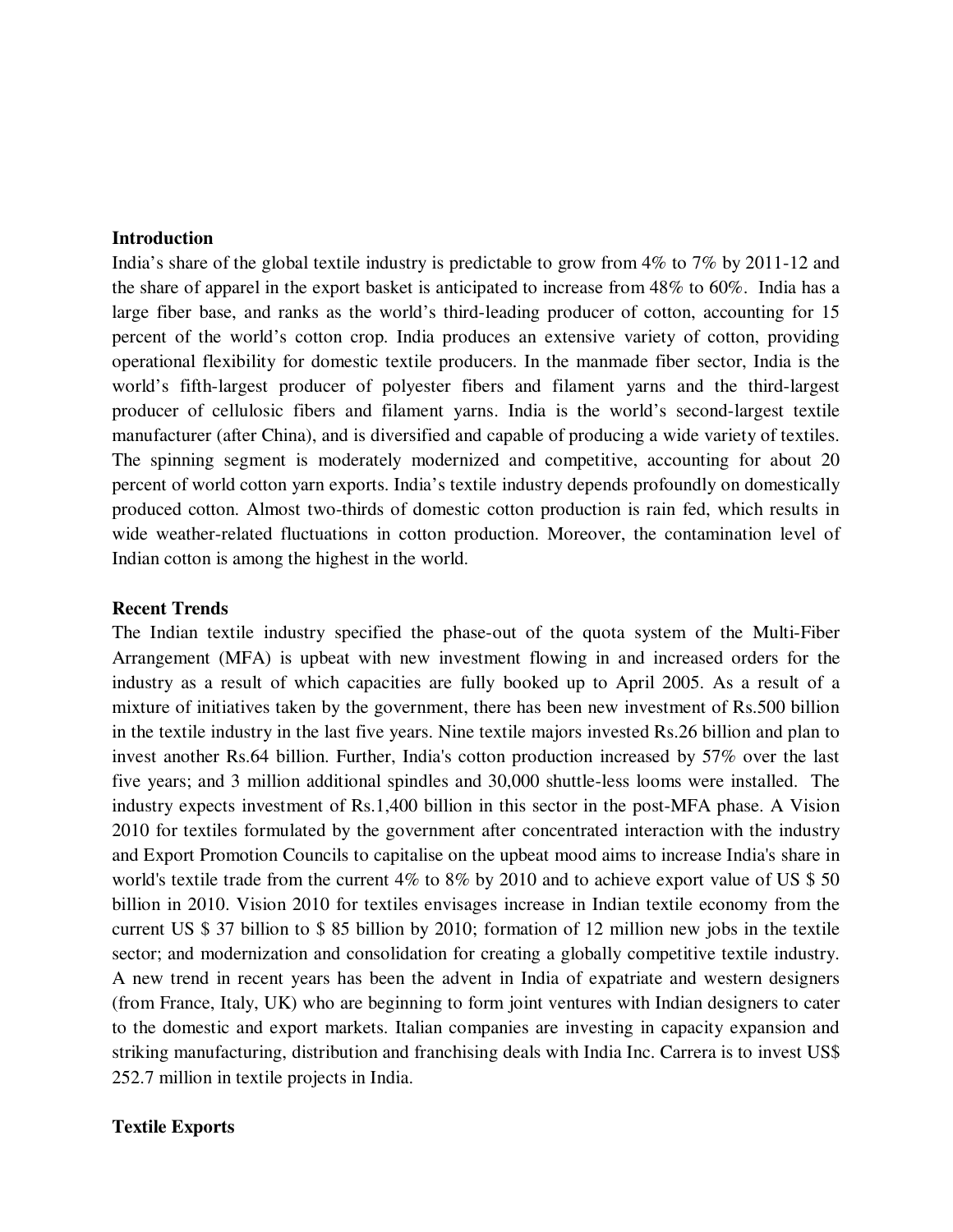The Indian textile industry contributes significantly to India's export earnings. The export basket consists of wide variety of items containing cotton yarn and fabrics, man-made yarn and fabrics, wool and silk fabrics, made-ups and range of garments. India's textile products, with handlooms and handicrafts, are exported to more than hundred countries. However, USA, EU Member States, Canada, U.A.E., Japan, Saudi Arabia, Republic of Korea, Bangladesh, Turkey, etc are the major importers of our textile goods. Throughout the year 2005-06, the share of textiles exports with handicrafts, jute, and coir in India's total exports was 16.63%. India's textiles exports have registered well-built growth in the post quota period. Textiles exports grew from US\$ 14.03 billion in 2004-05 to US\$ 17.08 billion in 2005-06, soundtrack a growth of 21.8 per cent.

# **Structure of India's Textile Industry**

The textile sector in India is one of the worlds largest. The textile industry today is divided into three segments:

- 1. Cotton Textiles
- 2. Synthetic Textiles
- 3. Other like Wool, Jute, Silk etc.

All segments have their own place but even today cotton textiles continue to dominate with 73% share. The structure of cotton textile industry is very complex with co-existence of oldest technologies of hand spinning and hand weaving with the most sophisticated automatic spindles and loom. The structure of the textile industry is enormously complex with the modern, sophisticated and highly mechanized mill sector on the one hand and hand spinning and hand weaving (handloom sector) on the other in between falls the decentralised small scale powerloom sector.

# **The following are some of the other most important textile companies:**

- Bombay Dyeing Ltd. (Composite and fully integrated)
- Welspun India (Manufactures terry towels)
- Oswal Knit India (Woolen Wear)
- Sharda Textile Mills (Man-made Fiber)
- Mafatlal Textiles (Fully integrated Composite Mill)
- LNJ Bhilwara Group (Diversified and vertically incorporated denim producer with spinning and weaving capacity)
- Alok Textiles (Cotton and Man-made Fiber Textiles)
- Indian Rayon (Man-Made Fiber)
- BSL Ltd. (Textiles)
- Century Textiles (Composite mill, cotton & Man-made)
- Morarjee Mills (Fully integrated Composite Mill)
- Hanil Era Textiles (Yarn, Cotton & Man-made Fiber)
- Filaments India Ltd. (Manmade Textiles)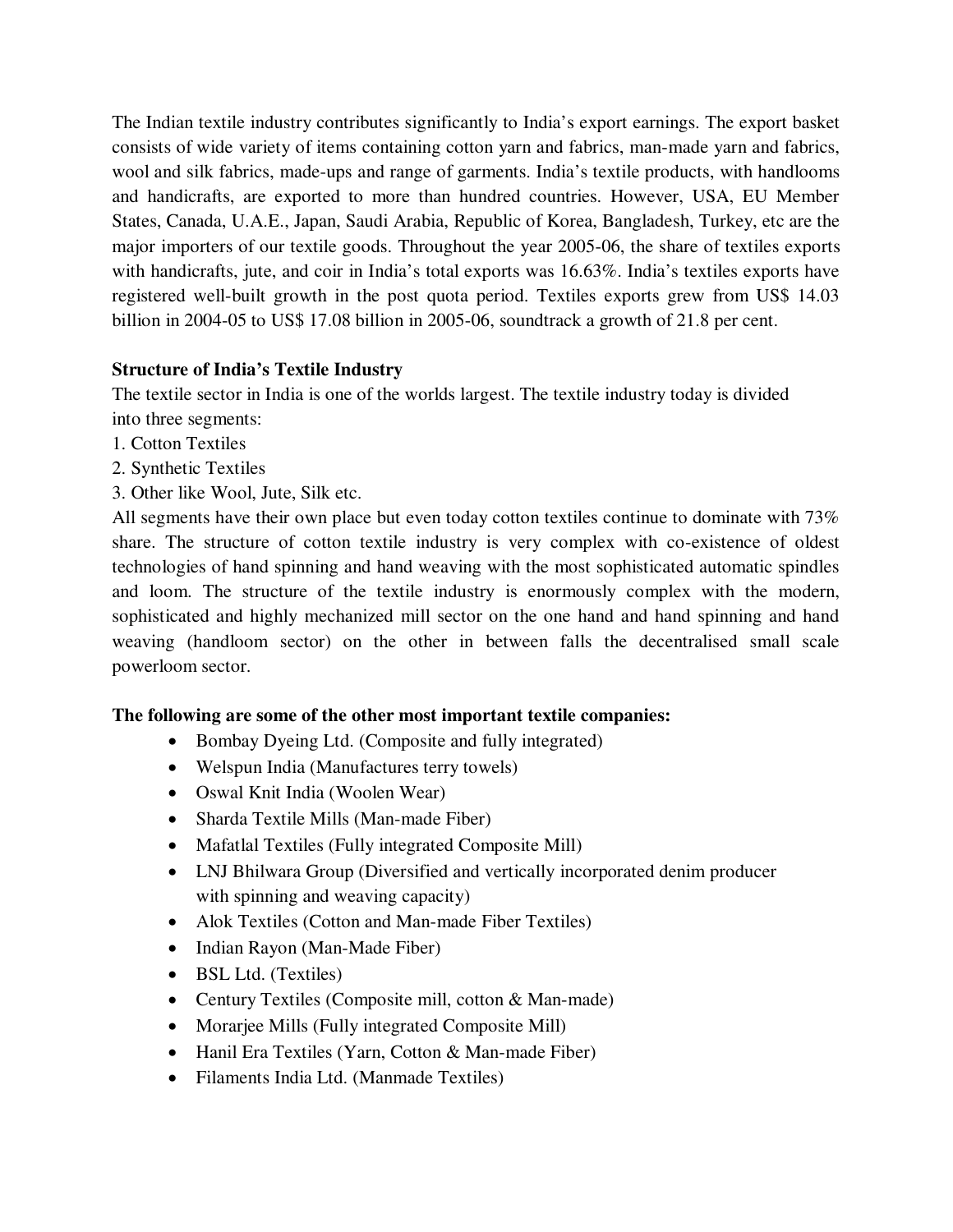#### **Localization of the Industry:**

Northern India: Jaipur, Jodhpur (Rajasthan), Ludhiana (Punjab), Delhi, Kanpur (U.P.) Western India: Solapur (Maharashtra) South India: Bangalore (Karnataka), Coimbatore, Erode, Salem and Tiruchirapalli (Tamil Nadu)

# **Opportunities in the Indian Textile Industry:**

The textile industry is undergoing a most important reorientation towards non-clothing applications of textiles, known as technical textiles like thermal protection and blood-absorbing materials; seatbelts; adhesive tape, and multiple other specialized products and applications. These technical textiles are an emerging industry with a potential to reach a size of US \$ 127 billion in 2010 and hold a great promise for Indian textiles industry.

# **Role of Textile Industry in India GDP**

The worldwide trade of textiles and clothing has enhanced up the GDP of India to a huge scope as this sector has brought in a huge amount of revenue in the country. In the past one year, there has been a massive increase in the textile industry of India. The industry size has extended from USD 37 billion in 2004-05 to USD 49 billion in 2006-07. During this era, the local market witnessed a expansion of USD 7 billion, that is, from USD 23 billion to USD 30 billion. The export market improved from USD 14 billion to USD 19 billion in the same period. The textile industry is one of the important sectors in the Indian economy as it contributes approximately 14 percent to the total industrial production. The textile industry in India is claimed to be the major revenue earners in terms of foreign exchange among all other industrial sectors in India. This industry provides shortest employment to around 35 million people, which has made it one of the most beneficial industrial sectors in the country.

# **Some of the important benefits offered by the Indian textile industry are as follows**:

- India covers 61 percent of the international textile market worldwide.
- India covers 22 percent of the global market.
- India is known to be the third major manufacturer of cotton across the world.
- India claims to be the second major manufacturer as well as supplier of cotton yarn and textiles in the world.
- India holds approximately 25 percent share in the cotton yarn industry across the world.
- India contributes to about 12 percent of the world's production of cotton yarn and textiles in the world.

The Role of Textile Industry in India GDP had been undergoing a reasonable increase till the year 2004 to 2005. But ever since, 2005-06, Indian textiles industry has been witnessing a healthy enlargement and reached almost USD 17 billion during the same period from USD 14 billion in 2004-05. At present, Indian textile industry holds 3.5 to 4 percent share in the total textile production transversely the globe and 3 percent share in the export production of clothing. The expansion in textile production is predicted to touch USD 19.62 billion through 2006-07.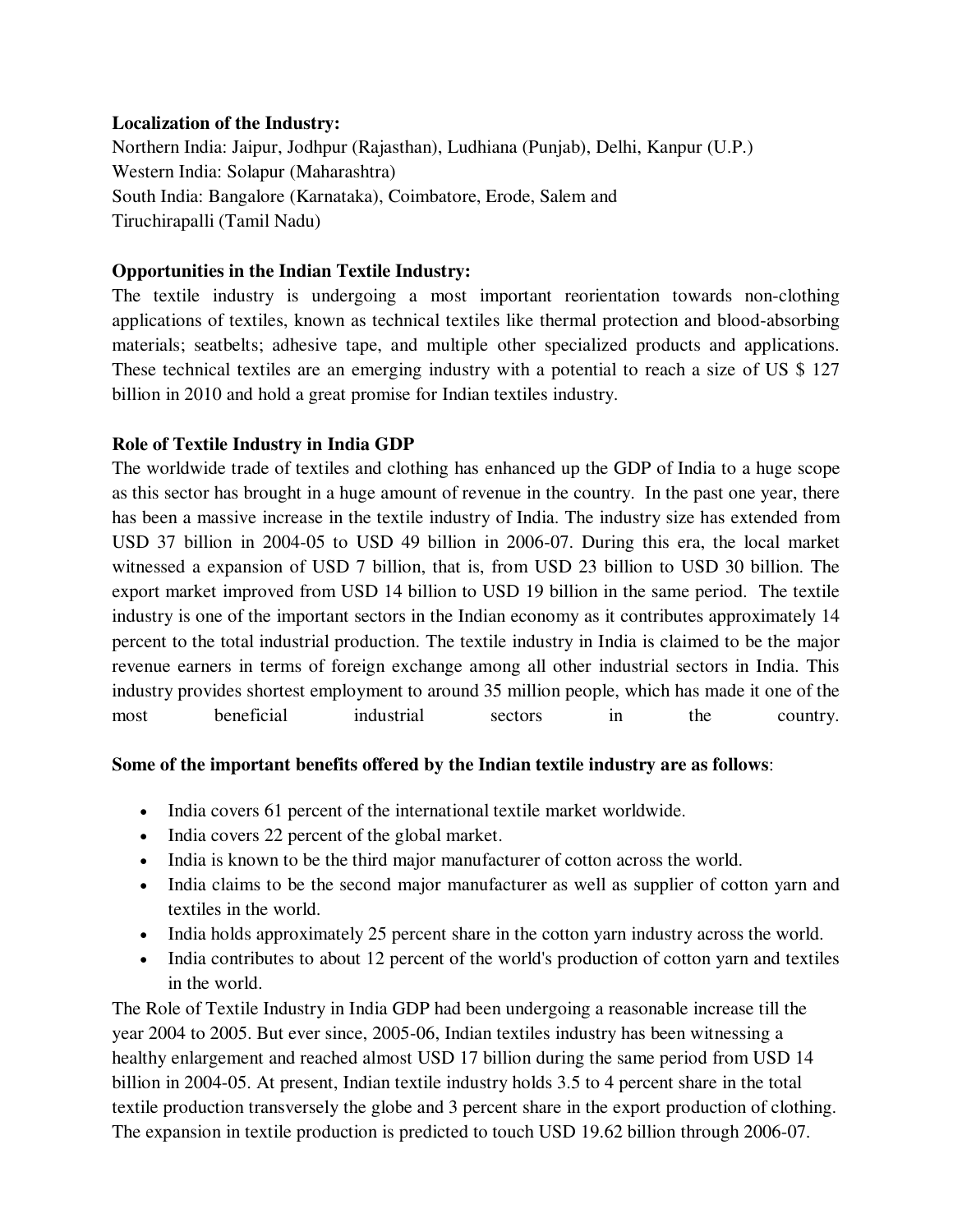USA is known to be the major purchaser of Indian textile.

# **Following are the statistics designed as per the input of the sectors in Textile industry in India GDP:**

- India holds 22 percent share in the textile market in Europe and 43 percent share in the attire market of the country. USA holds 10 percent and 32.6 percent shares in Indian textiles and apparel.
- Few other worldwide countries apart from USA and Europe, where India has a marked presence include UAE, Saudi Arabia, Canada, Bangladesh, China, Turkey and Japan.
- Readymade garments accounts for 45 percent share holding in the total textile exports and 8.2 percent in export manufacture of India.
- Export production of carpets has witnessed a main growth of 42.23 percent, which apparently stands at USD 654.32 million during 2004-05 to USD 930.69 million in the year 2006-07. India holds 36 percent share in the global textile market as has been estimated during April-October 2007.
- The technical textiles market in India is assumed to touch USD 10.63 billion by 2007-08 from USD 5.09 billion during 2005-06, which is around double. It is also assumed to touch USD 19.76 billion by the year 2014-15 .
- By 2010, India is predictable to double its share in the international technical textile market .
- The entire sector of technical textiles is predictable to reach USD 29 billion during 2005-2010.

The Role of Textile Industry in India GDP also includes a climb in the investment flow together in the domestic market and the export production of textiles. The investment range in the Indian textile industry has enlarged from USD 2.94 billion to USD 7.85 billion within three years, from 2004 to 2007. It has been understood that by the year 2012, the investment ratio in textile industry is a good number to touch USD 38.14 billion.

# **Favorable demand conditions in Textile Industry**

Demographic trends in India are varying, with raise in disposable income levels, consumer awareness and tendency to spend. According to NCAER data, the Consuming Class, with an yearly income of US\$ 980 or above, is rising and is expected to represent over 80 per cent of the population by 2009-10. There is a vary in the consumer mindset that has led to a tendency of enlarged consumption on personal care and lifestyle products as well as branded products. These trends offer huge growth opportunities for companies across a variety of sectors, with textiles. Supporting the growing demand for utilization is the revolution taking place in India's retail sector. Organized retail is playing a vital responsibility in structuring the Indian domestic market, unbreakable by the rapid increase of supermarkets, malls, theme stores and franchises across urban India. India thus presents a large and energetic market for textiles and apparels, with a potential for constant growth.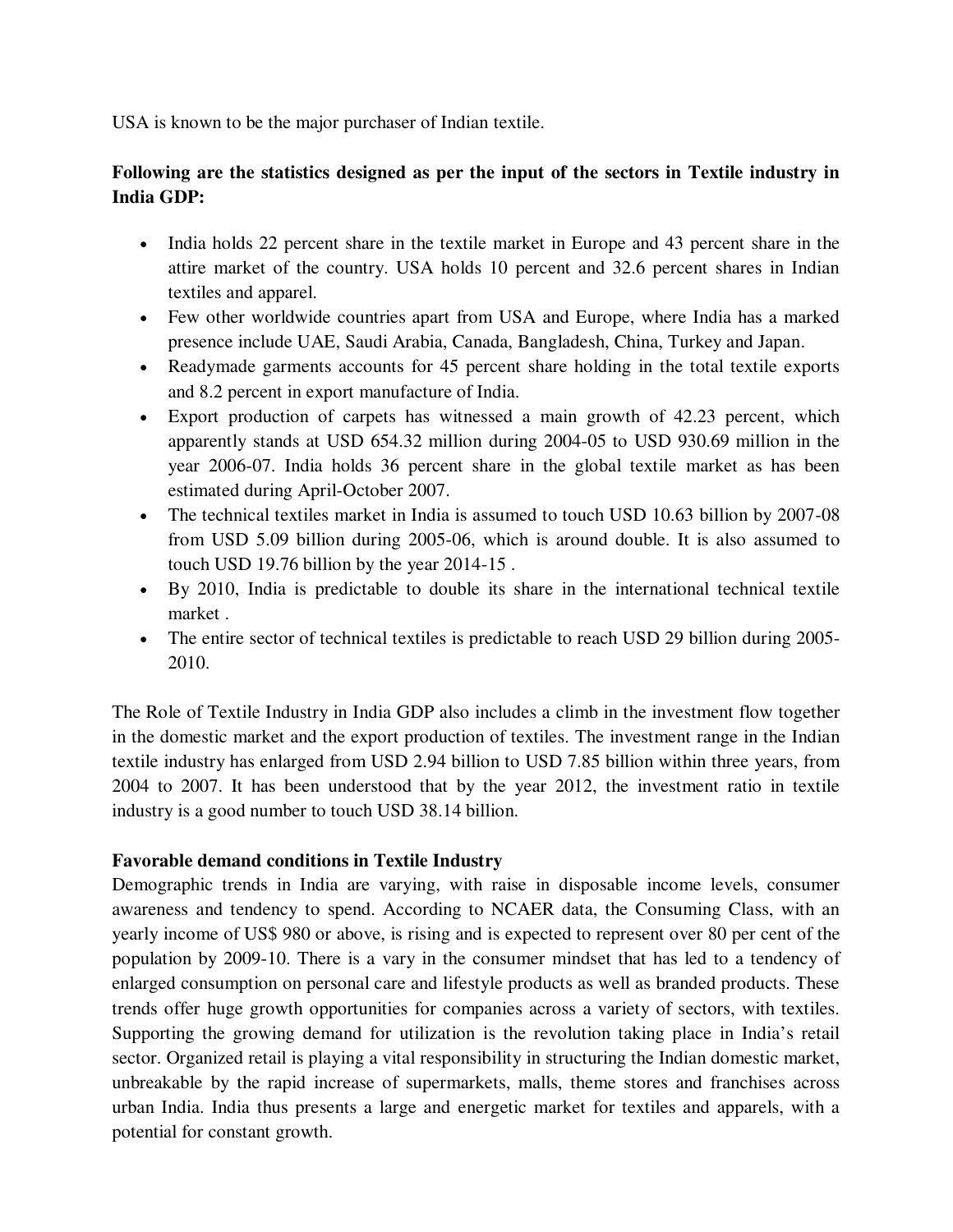#### **India's Vision on Textiles**

- Textile economy to grow to \$ 85 bn.
- Creation of 12 million new jobs in Textile Sector.
- $\bullet$  To increase India's share in world trade to 6%.
- Achieve export value of \$40 Billion.
- innovation and consolidation for creating a globally viable industry.

#### **India's major competitors in the world**

To understand India's position among other textile producing the industry contributes 9% of GDP and 35% of foreign exchange earning, India's share in global exports is only 3% compared to China's 13.75% percent. In addition to China, other developing countries are emerging as serious competitive threats to India. Looking at export shares, Korea (6%) and Taiwan (5.5%) are ahead of India, while Turkey (2.9%) has already caught up and others like Thailand (2.3%) and Indonesia (2%) are not much further behind. The reason for this development is the fact that India lags behind these countries in investment levels, technology, quality and logistics. If India were competitive in some key segments it could serve as a basis for building a modern industry, but there is no evidence of such signs, except to some extent in the spinning industry.

#### **Assessment Market Potential in India**

The overall estimate of demand and market potential in various sub-sectors, projected on the basis of past growth trends and industry expectations, is summarized in the table below. The total market is expected to increase from Euros 21.7 billion in 2008-09 to Euro 29.4 billion by 2011-12, with overall compounded annual growth of 7.89%.

| <b>Assessment of Market Potential</b> | 2008-09   | 2009-10   | 2010-11   | 2011-12   |
|---------------------------------------|-----------|-----------|-----------|-----------|
| Textile Clothing & Garments           | 20.219    | 22,342    | 24,688    | 27,280    |
| Undergarments                         | 1.487     | 1.673     | 1,882     | 2,117     |
| Home Textile Furnishings              | 2.16      | 2.48      | 2.81      | 3.23      |
| Accessories                           | 0.29      | 0.34      | 0.39      | 0.45      |
| Total                                 | 21,708.45 | 24,017.82 | 26,573.20 | 29,400.68 |

The above estimate for home textile furnishings have been computed taking the overall average annual growth rates of domestic urban market (considered relevant for the foreign brands) as 15% for bath linen, 10% for kitchen linen, 12% for curtains, 15% for upholstery and 10% for other products.

|  |  | <b>Textile Market Structure and Segmentation</b> |
|--|--|--------------------------------------------------|
|--|--|--------------------------------------------------|

**Textile Apparels and Clothing:** 

Segmentation / category: Men's wear, Women's wear, Unisex apparel, Kids' wear Segmentation: Formal, Casual, Traditional, Active sportswear, Uniforms Segmentation / Price: Super premium, Premium, Medium, Economy and Low end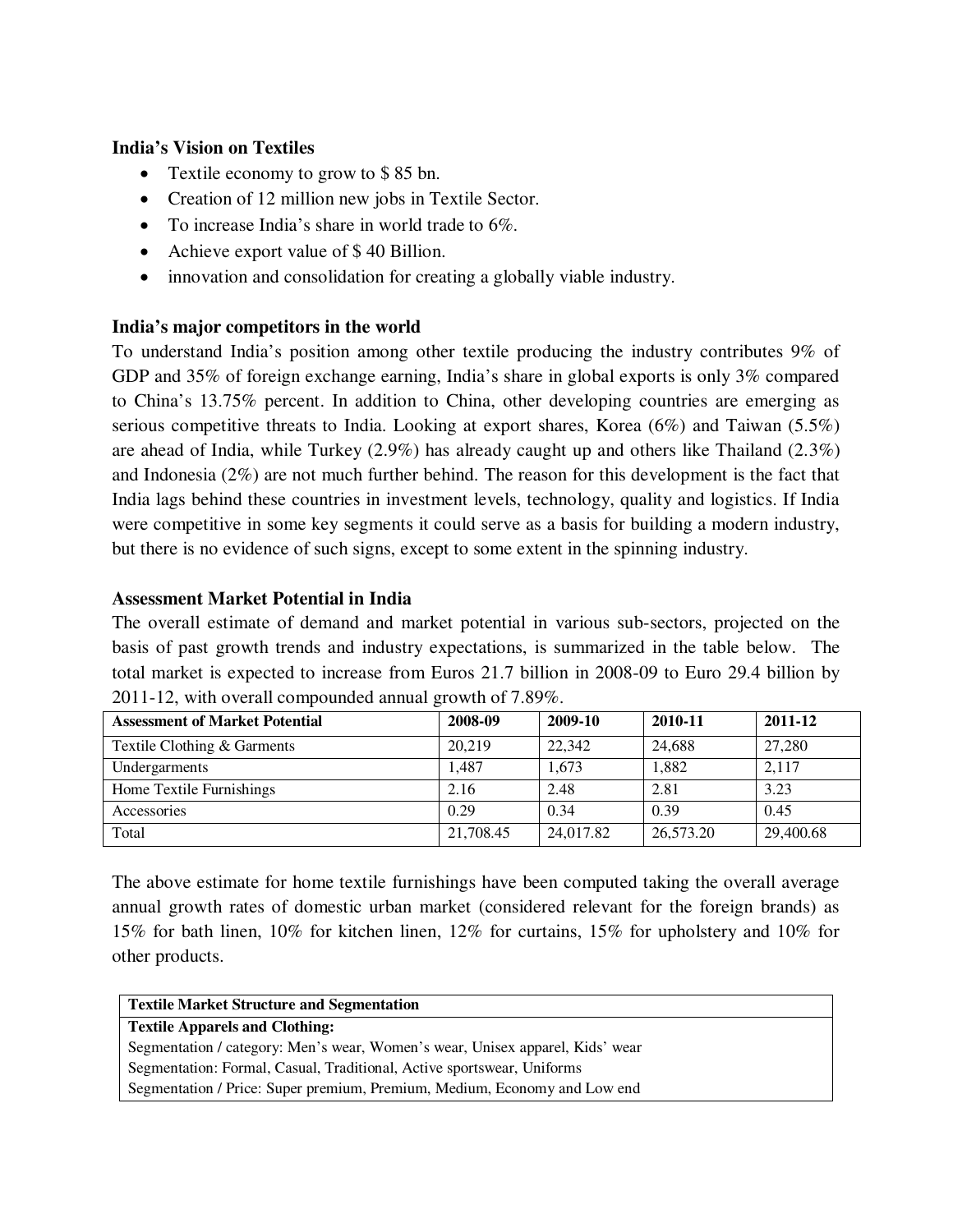| <b>Undergarments:</b>                                                                    |  |  |  |
|------------------------------------------------------------------------------------------|--|--|--|
| Segmentation / types of Suppliers: Informal/Unorganized sector, Organized sector         |  |  |  |
| Segmentation / Price: Super premium, Premium, Medium, Economy and Low end                |  |  |  |
| <b>Home Textile Furnishings</b>                                                          |  |  |  |
| Segmentation / types of Suppliers: Informal/Unorganized sector (70% share),              |  |  |  |
| Organized sector (30% share); Branded and Unbranded                                      |  |  |  |
| Segmentation / Use: Bed linens, Curtains & Upholstery, Bath linen. Kitchen linen etc.    |  |  |  |
| Segmentation / Price: Super premium, Premium, Medium, Economy and Low end                |  |  |  |
| <b>Accessories:</b>                                                                      |  |  |  |
| Segmentation / Use: Apparel accessories (scarves, stoles, shawls etc.), Hard accessories |  |  |  |
| (bags, belts etc.), Packaging for jewellery, time wear, eye wear etc.                    |  |  |  |
| Segmentation / Price: Super premium, Premium, Medium, Economy and Low end                |  |  |  |

# **Preferences of Textile Brands**

Brand building is a amazing task which involves high investment on production infrastructure, technology up-gradation and huge merchandizing. This has inspired lesser known medium sized players who are trying to create their products in the market through creation of brands. There is a strong signal that Indian market will have large a number of brands in near future in view of market expansion and increasing competition. Preference for exacting apparel brands depends on individual tastes and preferences. A greater part of Indian consumers look for certain universal parameters like design, quality and above all merchandizing. Innovation in product design and fabric selection, are necessary elements that add to value perception for a product. Sales discounts also tend to sway the purchase decisions of consumers provided the least parameters/ features are not compromised with.

|                            | Indian                            | <b>International</b>                |
|----------------------------|-----------------------------------|-------------------------------------|
| Textile Apparel & Clothing | Raymond's (Park Avenue, Oaex,     | Monzoni, Van Heusen, Allen Solly,   |
|                            | Colour Plus), S Kumar's, Aravind  | Benetton, Levi Strauss, Reid &      |
|                            |                                   | Tayloy, FCUK, Calvin Klein,         |
|                            |                                   | Tommy Hilfiger, LeeCooper, Exprit   |
| Undergarments              | VIP, Lux, Rupa, Softline, Juliet, | Triump, Sloggie, La Mode, Enamor,   |
|                            | Body Care                         | Jockey                              |
| Home Textile Furnishings   | Dyeing,<br>Bombay<br>Raymonds,    | Portico, Rosebys, Paradies, Lvy,    |
|                            | Masper, Orient Craft,<br>Welspun, | Fern                                |
|                            | Abhishek                          |                                     |
| Accessories                | HiDesign, Baggit                  | Allen Solly, Bulchee, Jane Shilton, |
|                            |                                   | Tommy Higier, Espirit, Diesel       |

#### **Some popular brands in the Indian Market**

# **Export Processing and Special Economic Zones**

The EXIM policy provides for the establishment of export processing zones (EPZs) and special economic zones (SEZs). Units in the EPZs that export all of their output can import industrial inputs free of customs duty. A 5-year tax holiday is allowed to any industrial unit in a EPZ and all profits of 100-percent EOUs are exempted from income tax. 66 Units that are not considered 100-percent EOUs receive tax exemptions only on their export earnings. To attract investment,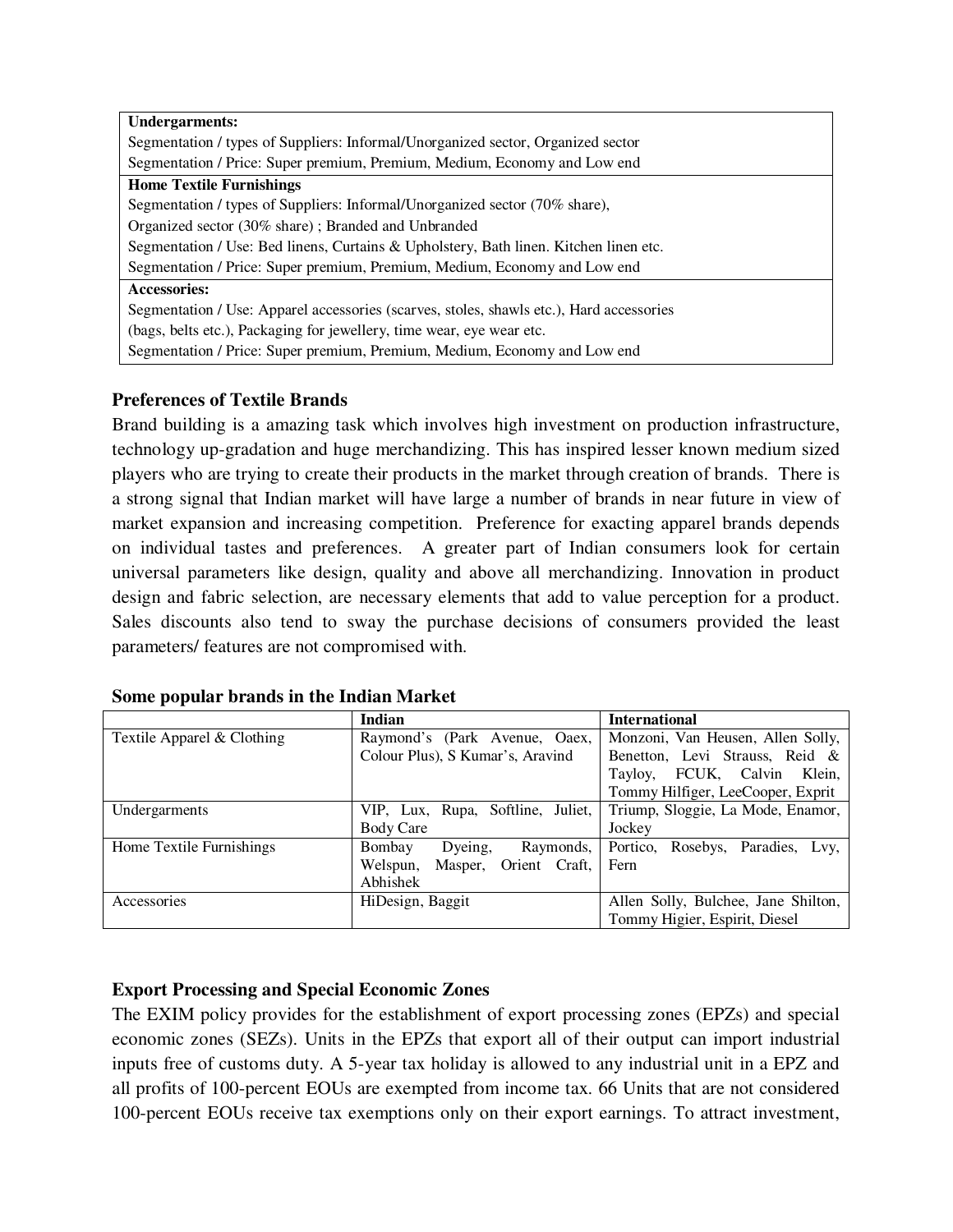the GOI allows 100-percent foreign ownership of units in the EPZs as well as the SEZs. The SEZs were created recently, with the conversion of four EPZs into SEZs. The GOI treats SEZs as foreign territory for trade and tariff purposes. Units in SEZs may engage in manufacturing, trading, and services; are exempt from routine examination of exports by customs; and can sell in the domestic market on payment of duty as applicable to imported goods.

#### **Foreign collaborations**

Foreign companies have been attracted to Indian market for two major considerations. First, the market size is one the largest in the world. The consuming class in the finest and super premium segment is increasing significantly over the years and this has grow to be major focus of interest for foreign players. Secondly, foreign companies use India as a low cost production base for third country exports. As per a World Bank study, covering 181 economies, India's ranking has enhanced marginally in 2009, on various indicators of pleasurable appearance as a business destination. However, in absolute terms the ranking remains quite low. Significantly, India is ranked a respectable 33 on the restriction of protecting the interests of the investors.

India has the benefit of producing a wide multiplicity of natural and man-made fibers, including cotton, jute, silk, wool, polyester, polyamide, acrylic and viscose. It has the capacity to transform these fibers into finished value added textile products from beginning to end ginning, reeling, spinning, weaving, dyeing, printing, finishing and garment manufacturing facilities. India has also made major expansion in the manufacture of textile machinery and the production of textile dyes and chemicals. The next figure shows the India's export report from 2004 – 2009.

| India: Exports of Textiles and Clothing to the European Union (2004-2009) |         |         |         |         |         |         |
|---------------------------------------------------------------------------|---------|---------|---------|---------|---------|---------|
| $(\epsilon m)$                                                            | 2004    | 2005    | 2006    | 2007    | 2008    | 2009    |
| Yarn                                                                      | 406.7   | 407.3   | 492.7   | 507.7   | 432.0   | 169.6   |
| Fabric                                                                    | 467.    | 457.20  | 477.0   | 457.0   | 430.1   | 167.5   |
| Made-ups                                                                  | 1,037.1 | 1,116.5 | 1,175.1 | 1,304.6 | 1,230.0 | 552.8   |
| <b>Garments</b>                                                           | 2.471.7 | 3,224.0 | 3,797.7 | 3,823.4 | 3,884.5 | 2,344.6 |
| <b>Total</b>                                                              | 4,382.4 | 5,204.9 | 5,942.5 | 6,092.8 | 5,976.6 | 3,234.4 |

# **Conclusion**

India is the second prime textile industry in the world after China. India is the world's fourth largest financial system, the third - largest in Asia and the second largest among promising nations. The Indian market reflects significant diversity in income levels and lifestyles. India's per-capita GDP is one of the lowest between the developing countries, a significant division of the population has extensively higher income. The Indian Textile Industry has a huge presence in the economic life of the country. Apart from providing one of the essential necessities of life i.e. cloth, the textile industry contributes on 14% to the country's industrial output and about 17% to export income. After agriculture this industry provides employment to greatest number of people in India employing 35 million people.